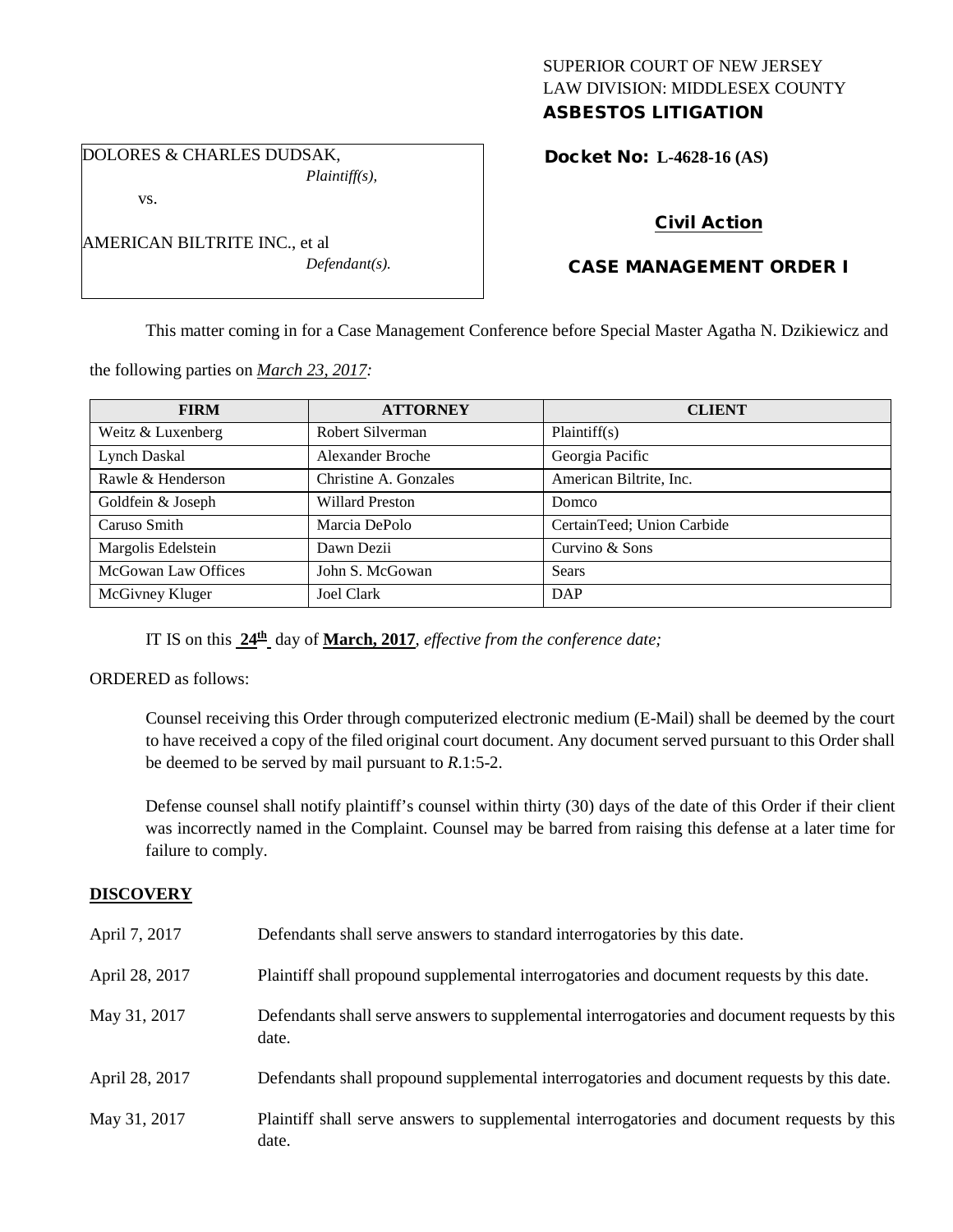- June 30, 2017 Fact discovery, including depositions, shall be completed by this date. Plaintiff's counsel shall contact the Special Master within one week of this deadline if all fact discovery is not completed.
- July 28, 2017 Depositions of corporate representatives shall be completed by this date.

## **EARLY SETTLEMENT**

April 7, 2017 Settlement demands shall be served on all counsel and the Special Master by this date.

### **SUMMARY JUDGMENT MOTION PRACTICE**

- July 21, 2017 Plaintiff's counsel shall advise, in writing, of intent not to oppose motions by this date.
- August 4, 2017 Summary judgment motions shall be filed no later than this date.
- September 1, 2017 Last return date for summary judgment motions.

### **MEDICAL DEFENSE**

- July 31, 2017 Plaintiff shall serve medical expert reports by this date.
- July 31, 2017 Upon request by defense counsel, plaintiff is to arrange for the transfer of pathology specimens and x-rays, if any, by this date.
- September 29, 2017 Defendants shall identify its medical experts and serve medical reports, if any, by this date. In addition, defendants shall notify plaintiff's counsel (as well as all counsel of record) of a joinder in an expert medical defense by this date.

### **LIABILITY EXPERT REPORTS**

July 31, 2017 Plaintiff shall identify its liability experts and serve liability expert reports or a certified expert statement by this date or waive any opportunity to rely on liability expert testimony.

September 29, 2017 Defendants shall identify its liability experts and serve liability expert reports, if any, by this date or waive any opportunity to rely on liability expert testimony.

### **EXPERT DEPOSITIONS**

October 20, 2017 Expert depositions shall be completed by this date. To the extent that plaintiff and defendant generic experts have been deposed before, the parties seeking that deposition in this case must file an application before the Special Master and demonstrate the necessity for that deposition. To the extent possible, documents requested in a deposition notice directed to an expert shall be produced three days in advance of the expert deposition. The expert shall not be required to produce documents that are readily accessible in the public domain.

#### **PRE-TRIAL AND TRIAL**

October 11, 2017 @ 10:00am Settlement conference. All defense counsel shall appear with authority to negotiate settlement and have a representative authorized to negotiate settlement available by phone. Any request to be excused from the settlement conference shall be made to the Special Master no later than 4:00pm of the day prior to the conference.

\_\_\_\_\_\_\_\_\_\_\_\_\_\_\_\_\_\_\_\_\_\_\_\_\_\_\_\_\_\_\_\_\_\_\_\_\_\_\_\_\_\_\_\_\_\_\_\_\_\_\_\_\_\_\_\_\_\_\_\_\_\_\_\_\_\_\_\_\_\_\_\_\_\_\_\_\_\_\_\_\_\_\_\_\_\_\_\_\_\_\_\_\_\_\_\_\_\_\_\_\_\_\_\_\_\_\_\_\_\_